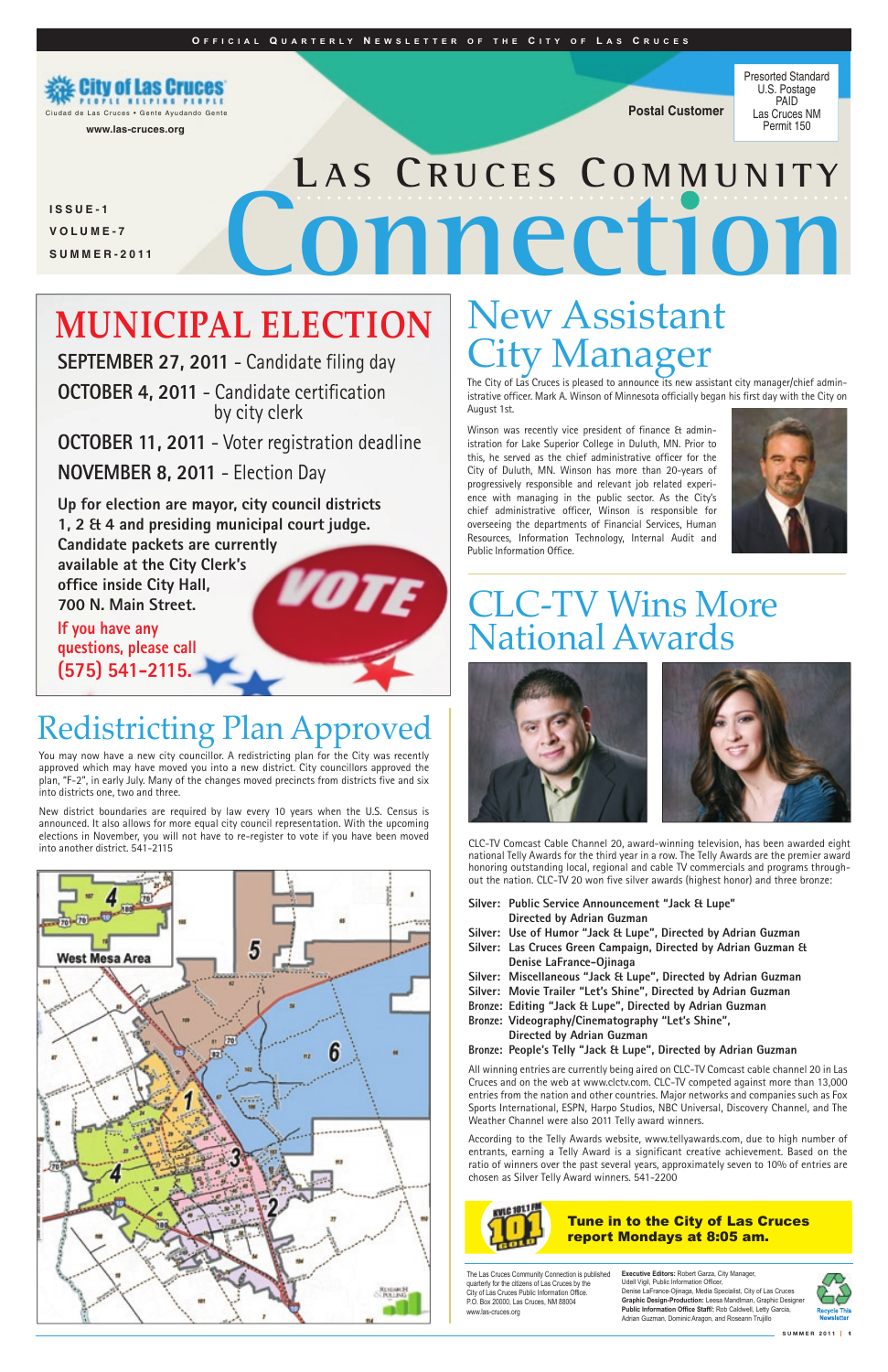# Councillor's Corner



# Southern New Mexico Medical Reserve Corps *– Michael J. Villa, OEM Coordinator*

The Doña Ana County/City of Las Cruces Office of Emergency Management would like to invite interested citizens to become members of the Southern New Mexico Medical Reserve Corps (MRC). The Medical Reserve Corps is a volunteer organization



comprised of medical and non-medical personnel that provides supplemental medical care during events and emergency situations in and around Doña Ana County.

Anyone can volunteer for the MRC. People from a variety of fields can help in emergency situations. Medical providers such as doctors, dentists, pharmacists, and nurses are utilized to directly help injured people during events. Emergency medical technicians and clinical laboratory technicians are often needed as well. Supportive personnel are also greatly needed to provide services that assist with emergency efforts that may include communications experts, interpreters, and clergy. Anyone interested in volunteering for the Southern New Mexico Medical Reserve Corps is asked to contact the Office of Emergency Management at 575-647-7900.

#### **District 3 Councillor Olga Pedroza DISTRICT 3 GROWS**

District 3 has grown. This happened because

each of the six districts in Las Cruces should be close to equal in population and they weren't. Redistricting is required by law every 10 years after the census is taken and as everybody knew, districts, 5 & 6, to the east of I-25 had grown and had far more residents than the others. I welcome precincts 48 to 53 and 55. Within the next few weeks I hope to visit some of you in your neighborhoods, and in the meantime, please feel free to call or visit me. 541-2066



#### **District 4 Councillor Nathan Small AWARDS, VALLEY DRIVE & MORE**

Las Cruces has become one of four communities nationwide to receive the Staffing for Adequate Fire and Emergency Response Grants (SAFER) award.

The award will fund staffing for a West Mesa fire station, improve public safety and economic development, and likely lower insurance and infrastructure costs for West Mesa businesses: Kudos to Fire Chief Travis Brown and the Las Cruces Fire Department! Also, a recent resolution is allowing for after-hours work to complete utilities upgrades, part of the Valley Drive Reconstruction. This should help keep the project on schedule. New sidewalks, shared use roadways, and safer intersections (like a traffic light at McClure & Valley Drive) are part of the project. And on Friday, August 5th, the City co-sponsored a free Small Business Lending Fair with the Hispano Chamber of Commerce de Las Cruces, Senator Tom Udall, and SBDC. On another note, with monsoons now here, you can call the City's Mosquito Hotline at 541-2547 to report mosquitoes and call the Pothole Posse at 541-2595 if you see any potholes. More City information can be found on www.las-cruces.org. 541-2066



#### **District 5 Councillor Gill M. Sorg CHANGES IN DISTRICT 5**

As you may know, city council passed an ordinance to redistrict council boundaries in July. Changes in district 5 include moving

precinct 59 and precinct 66, both south of highway 70 into district 6. They include the areas of Jornada South, Pueblos at Alameda, Mesa Grande Estates and Hacienda Acres. Precincts 89, 99, and 20, west of Elks Drive have all moved into district 1. All other precincts remain in district 5 as before. I have been working with folks in those precincts that are no longer in district 5 and will continue to do so until the projects and problems are done. I will keep you on my email list until you ask to be taken off. If you've been moved into district 1, Miguel Silva is your new councillor and those who moved into district 6, Mayor Pro-Tem Sharon Thomas is your new councillor. 541-2066.



#### **District 6 Mayor Pro-Tem Sharon Thomas DISTRICT 6 GETS SMALLER**

Redistricting is over and as expected, district 6 is now much smaller. The guidelines required us to make all districts about the same (within

+ or – 5%) of the average population. District 6 was 30.4% over that number, so we had to lose several precincts. Precinct 26, around the Las Cruces Country Club, is now in district 1. Your new councillor is Miguel Silva. Email is miguel.silva@las-cruces. org. Phone is 541.2066. Precinct 70 (east of Telshor, bounded by Missouri and the mall) is now in district 3. Olga Pedroza is your new councillor. Email is opedroza@las-cruces.org. Phone is 541-2066. Precincts 71, 72, and 73 (south of Missouri and east of Telshor) are now in district 2 and Dolores Connor is your councillor. Her email is dconnor@las-cruces.org; phone number is 541-2066. If you have questions, call (993-9347) or email sthomas@las-cruces.org). Hope you are having a good summer. Keep cool. 541-2066.

#### **District 1 Councillor Miguel G. Silva ATTEND SALSAFEST 2011**

Bienvenidos to all new and current district 1 residents and neighbors. What's on the

immediate district 1 agenda: SalsaFest 2011. This year's SalsaFest has been selected by the state centennial committee as the official kick-off for the State of New Mexico's Centennial Celebration. This is the third year SalsaFest will be hosted on Main Street Downtown and will feature the newly constructed north Main Street. An August 27th nighttime gala will kick-off the fest and a full day of activities is scheduled for August 28th. A quick update on Main Street future plans: An ad-hoc committee was created in January 2011 to update the 2005 Downtown Revitalization Plan. City council chose to move forth with an ad-hoc committee rather than hiring a consultant. This resulted with a cost savings and a thorough report by vested community members. The report will be presented at the August 8th city council work session. Again, welcome and see you at SalsaFest! 541-2066



#### **District 2 Councillor Dolores Connor WELCOME TO DISTRICT 2!**

As you've heard, on July 5th city council approved a new redistricting plan that grew

the boundaries of my district. Added to district 2 are precincts 71 and 73, which are neighborhoods east of Telshor and south of Missouri. I am excited about the growth and ask that you contact me at: dconnor@las-cruces.org or 575-639-0387. Or stop by the 3rd floor of City Hall and come see me. 541-2066

> **Watch live and recorded city council meetings on www.clctv.com**

**Live video streaming is available on CLCTV.com. Work sessions are the 2nd and 4th Mondays of the month.**

**1:00 P.M. - City Council Meetings Televised LIVE the 1st and 3rd \*Mondays of the month.**

**6:30 P.M. - Rebroadcasts of the City Council Meetings, the 1st and 3rd Wednesdays of the month.**

**\*On Mondays that are observed holidays by the City, the Council will meet on Tuesday. The Wednesday rebroadcasts will remain the same.**

2 **| <sup>S</sup> U M M E R 2 0 1 1**

# Valley Drive Construction



**MAYOR: 541-2067 CITY MANAGER: 541-2100 CITY COUNCIL: 541-2066 email to: citycouncil@las-cruces.org**



If you need to use Valley Drive/NM 185, you may want to give yourself some extra time to get to your destination. The New Mexico Department of Transportation is working on reconstructing most of North Valley Drive near Mayfield High School.

Contracted company Mountain State Constructors, Inc., began the project in April of this year. Crews are upgrading and replacing sub-surface utilities, implementing storm drains, new curb & gutter with sidewalks, culvert pipe, drop inlets, manholes, erosion control measures, traffic control, permanent signing, street lighting, signalization and roadway reconstruction.

NMDOT has been working closely with the City of Las Cruces and Las Cruces Public





# Award

The City of Las Cruces Munson Senior Center, 975 S. Mesquite, will receive the Public Service Award from the New Mexico Aging and Long-Term Services Department during the 2011 NM Conference on Aging to be held August 23rd and 24th in Albuquerque, NM.

The award is given to organizations and businesses that have made unique and lasting contributions to benefit the aging community. In addition to the award, the Munson Senior Center recently received national accreditation by the National Institute of Senior Centers, a unit of The National Council on the Aging. The center is the only accredited senior center in the state.

The Robert B. Munson Center is the only multi-purpose senior center in the City of Las Cruces. The center offers art classes, health and wellness classes, hiking, day trips, a fishing club, workshops and presentations. 528-3000



Schools on the project, which includes limiting congestion at the Valley Drive intersection with Hoagland Road before school begins. Access to businesses is also being maintained and NMDOT is holding monthly public meetings to address any issues or concerns residents or business owners may have as the project progresses.

NMDOT also has received approval from the City of Las Cruces to allow crews to work after normal working hours and weekends. The project is expected to be complete by the spring of 2012. For more information, contact Aaron Chavarria, NMDOT at 525- 7300 or the City's Public Works Department at 528-3333.

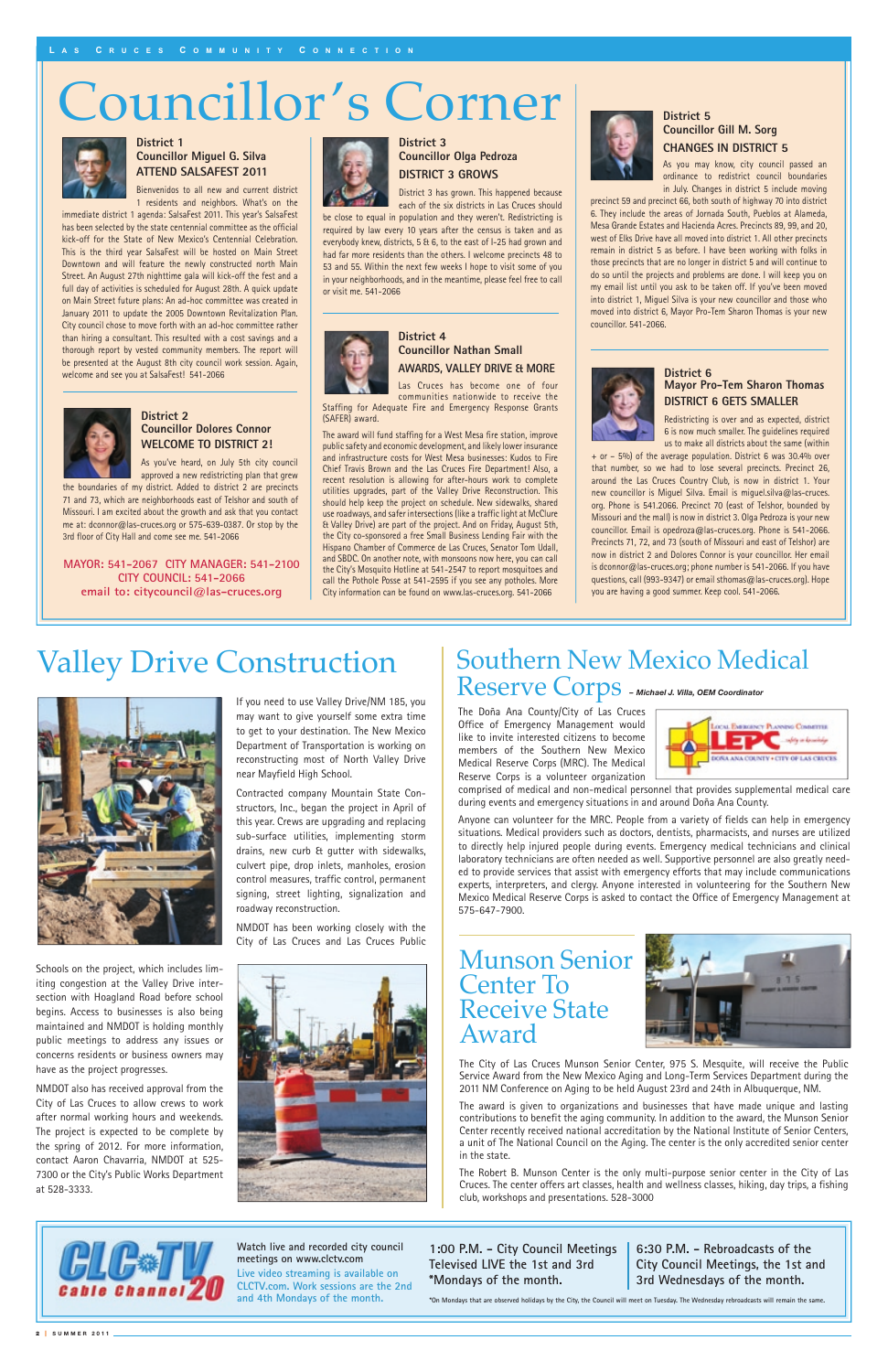# Block by Block

The first block of Main Street north of Las Cruces Avenue has opened to walkers, strollers and bicycles. The project, which began in July of 2010, will reopen block by block to foot traffic as paving progresses to the north end at the roundabout at City Hall. The roundabout is expected to be finished by the end of October, at which time the three block stretch north of Las Cruces Avenue will open to vehicle traffic. In addition to two-way traffic there will be parallel parking for 46 cars.

Until then, the construction fencing will be removed as the finishing touches are put in place on the new street. The streetscape features colored and patterned concrete sidewalks and crosswalks, both roadway and pedestrian lighting, furniture and shade arbors. It also features new trees and planters. The 36 new trees planted are a combination of Arizona ash, red oak, heritage oak, and desert willow. 528-3170



**L A S C R U C E S C O M M U N I T Y C O N N E C T I O N**



# Top Ten Flood Hazard Basics

For information on any of the following call (575) 528-3131.

#### **5. Natural and Beneficial Functions**

Many local floodplains have been preserved for recreational activities and as wetland habitats for wildlife. Retention areas throughout the city serve as ball fields, playgrounds, and walking trails when they aren't storing excess storm water. Although natural floodplains are inviting during sunny weather, they can be very dangerous during heavy

#### **6. Map of Local Flood Hazard (see above)**

#### **7. Flood Warning System**

The flood warning system consists of National Weather Service warnings. These warnings are included in the following local channel's and station's broadcasts: Full Service TV: KRWG-TV (22); CLC-TV (20) FM Radio: KGRT (103.9), KHQT (103.1), KKVS (98.7), KMVR (104.9), KROL (99.5); KRWG (90.7) and KLAQ (95.5) AM Radio: KOBE (1450) and KSNM (570) Local: Office of Emergency Management (OEM) 647-7928; Emergency Alert System (EAS)

#### **8. Floodplain Development Permit Requirements**

Structures built in flood hazard areas are required to sign an elevation agreement form, build above the Base Flood Elevation (BFE: level to which flood waters will rise) and complete an elevation certificate (certifying that the structure was built above the BFE). In some cases, developers will

be required to complete a flood insurance study (FIS) as well. This is a study of a flood hazard area, showing where flood waters will go, and how high they will rise. The city's permit process is designed to ensure that all construction in Las Cruces is as safe as possible.

#### **9. Substantial Improvement**

#### **Damage**

All reconstruction, addition, rehabilitation or other improvements made to a structure that are worth 50% or more of the property value must either be elevated out of the flood zone, or have the applicable flood-proofing techniques applied. The same standards apply to substantially damaged buildings. It must also be reviewed by the City of Las Cruces to make sure that it is in compliance with all city standards and codes.

#### **10. Drainage Maintenance**

Drainage systems are maintained regularly to help prevent water from backing up into streets and homes. Most drains in the city divert excess storm water to Burn Lake and the Rio Grande. Unfortunately, littering and dumping yard wastes, household wastes, and automotive fluids down storm drains or in drainage channels can cause water to back up. This type of dumping is also harmful to the environment. If you spot a blocked drain, dumping of a foreign substance into a drain, or illegal development in a flood zone, call 528-3131 to report it.

# **2. Flood Safety – (Tips to Reduce Flood Loss)**

- Elevate valuables and appliances out of the basement or off the floor.
- Elevate the main breaker/ fuse box and utility meters.
- Buy flood insurance before it's too late!
- Keep a flashlight, portable radio (NOAA type recommended) and extra batteries handy.
- Contact the local fire department about sand bags.
- Have a first aid kit and manual available.
- Keep a supply of non-perishable food and water for emergencies.
- Have essentials such as extra medicines, cash and credit cards available for emergencies.
- Keep emergency jackets and sturdy shoes.
- Do not try to drive or walk through flood water.
- If time permits, turn off all gas and electricity.

#### **3. Flood Insurance**

Most homeowner's insurance policies do not cover flood losses. Although National Flood Insurance Policies (NFIP) are available to city residents, there is a 30-day waiting period to buy one. It isn't advised to wait until monsoon season to buy this policy, because it could be too late! Renters can buy contents coverage even if an owner doesn't insure a structure. Flood insurance is required by law in order to obtain federally secured financial backing used to buy, build, or renovate a structure located in a flood hazard area. To find out more, contact any licensed property/casualty agent.

#### **4. Property Protection**

There are different ways to flood proof a home. Flood proofing buildings can help reduce the potential for flood damages to structures and their contents. A building permit may be required for this type of work. You may consider raising your house above flood levels, or keep water away by re-grading your lot, building a small floodwall, or building a small earthen dam. In the event of a flood, your sewer could back up, so you may ask your plumber about a valve that would prevent this from happening. If flood proofing is allowed for your type of building, it may be something worth considering.

rainfall. Avoid these areas when flooding occu

#### **1. The Local Flood Hazard**

Due to rainfall and low lying areas, the local flood hazard consists mainly of arroyos (such as the Sand Hill, Alameda and Las Cruces arroyos), and their "ponding" areas.